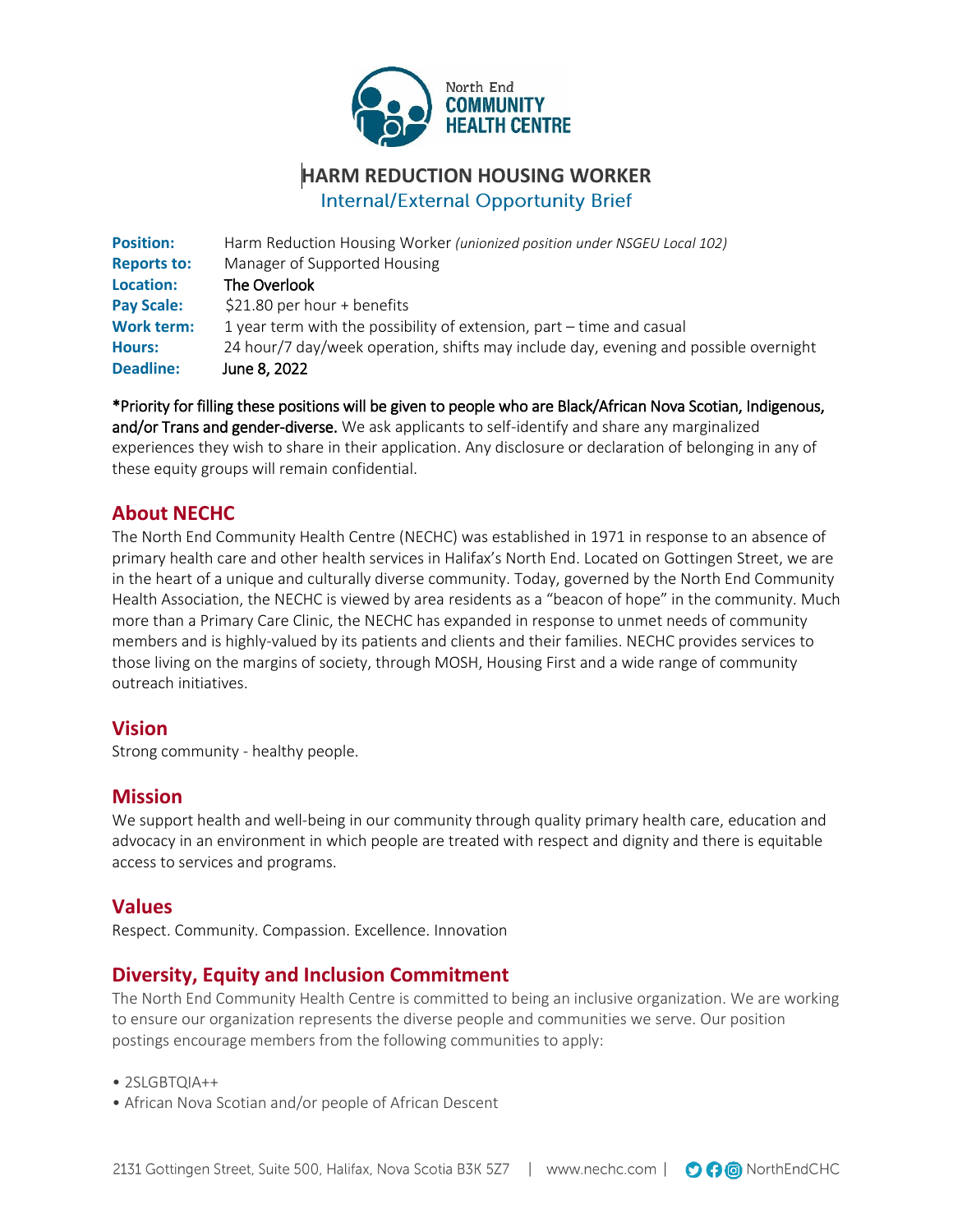- Indigenous
- People with disabilities
- Language minorities
- People of Colour and/or racially visible minorities
- Immigrant and refugee
- Connected to the North End of Halifax

In order to self-declare inclusion in equity groups please complete the self-declaration form available on our website at nechc.com/jobs and submit it with your resume and cover letter or please feel free to self declare in your application.

Your declaration of membership in any of these equity groups will remain confidential.

#### **Job Purpose**

Harm Reduction Housing Workers are accountable for delivering harm reduction programs and services to tenants /participants to support their health and well being as well as their tenancies as residents of The Overlook, including:

- Delivering "on-demand" harm reduction supports and programs following a "housing First" philosophy as part of a collaborative team
- Following prescribed policies and procedures associated with the housing program
- Supporting participants through a person centred approach
- Attending to overdoses and administering naloxone

Harm Reduction Workers work with an interdisciplinary team to support participants of The Overlook – a place based harm reduction, peer supported housing project. Participants of The Overlook experience social and physical harms associated with chronic alcohol use disorder, problematic drug use, chronic health conditions and lengthy homelessness. The team provides "on demand 24/7" harm reduction to tenants, as well as various housing supports around life skills and social inclusion to ensure participants effectively manage their tenancy.

#### **Position Responsibilities**

The following duties reflect the broad scope of responsibilities but are not necessarily all-inclusive. This position will require flexibility, time management, strong communication, and good boundaries to achieve the following responsibilities:

- Supporting participants to develop individualized harm reduction plans to ensure their overall health and well being
- Monitoring participants health and substance use and determining when to provide additional harm reduction supports
- Delivering on demand harm reduction supplies and supports to participants in their home or in the building
- Recognizing, analyzing and responding to potential emergency situations, including overdoses
- Supporting participant inclusion within the Project 52 community, and the community at large
- Providing support for a wide variety of onsite and offsite meetings and activities, based in the individual preferences and goals
- Supporting participants with move in and move out processes to ensure smooth transitions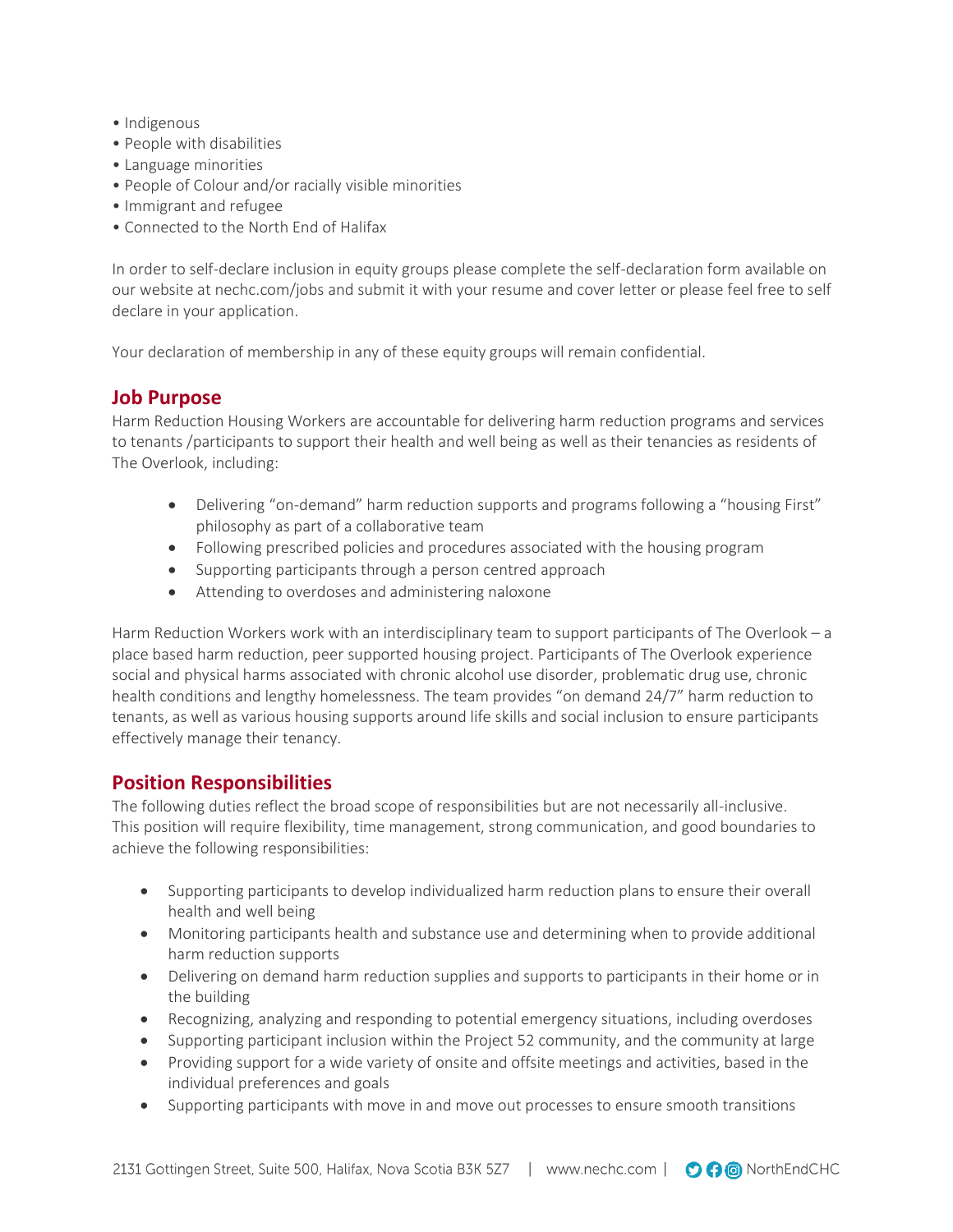- Encouraging tenants participants in decision making regarding housing and support
- Supporting participants to enhance/develop life skills such as meal preparation, housekeeping, personal care and personal self management
- Collaborating with community organizations
- Communicating and collaborating with the multidisciplinary team at Project 2 (that incudes physicians, nurse practitioners, nurses, occupational therapist, social workers and others to ensure high quality of care and support.
- Facilitating referrals to health and community supports where warranted
- Maintaining regular contact with, and providing back up for team members and other staff as required
- Contributing to advocacy efforts within the large systems such as income assistance, housing and health
- Completing data collection and maintain reports (such as statistics, logbooks, participant harm reduction plans) as well as Incident Reports for follow up/debriefing
- Assisting Manager of Supported Housing with development of protocols, policies, procedures and/or reports
- Coordinating maintenance related requests with the Property Management team
- Providing direct assistance to participants preparing for pest control (i.e. bed bugs) as required
- Assisting with minor repairs and maintenance (such as changing light bulbs) as required
- Maintaining clean and orderly work environment

### **Education and Experience**

- Two (2) years experience working in a community setting with community members who use substances.
- Lived experience with homelessness and/or struggles with substances
- Formal education in social or health fields, addictions or community work, or Human Services Diploma are an asset but not a requirement.
- Demonstrated experience working with populations impacted by substance use and mental health challenges, homelessness and/or barriers to stable housing

# **Special Skills and Knowledge**

- Strong understanding of harm reduction principles, social justice, and the social determinants of health
- Strong understanding of the principles of housing first
- Trauma informed approach to care and support
- Understanding of the current and historic North End Halifax community
- Strong skills related to: adaptability, time management, problem solving, judgement, communication, interpersonal relations, and boundary management

# **Physical Demands**

- Requires bending and carrying heavy objects (25lbs)
- Lifting, stacking, and organizing heavy objects (25lbs)
- Working in various environmental conditions (weather, varied community settings)
- Constant interaction with vulnerable people, some aggressive or verbally abusive